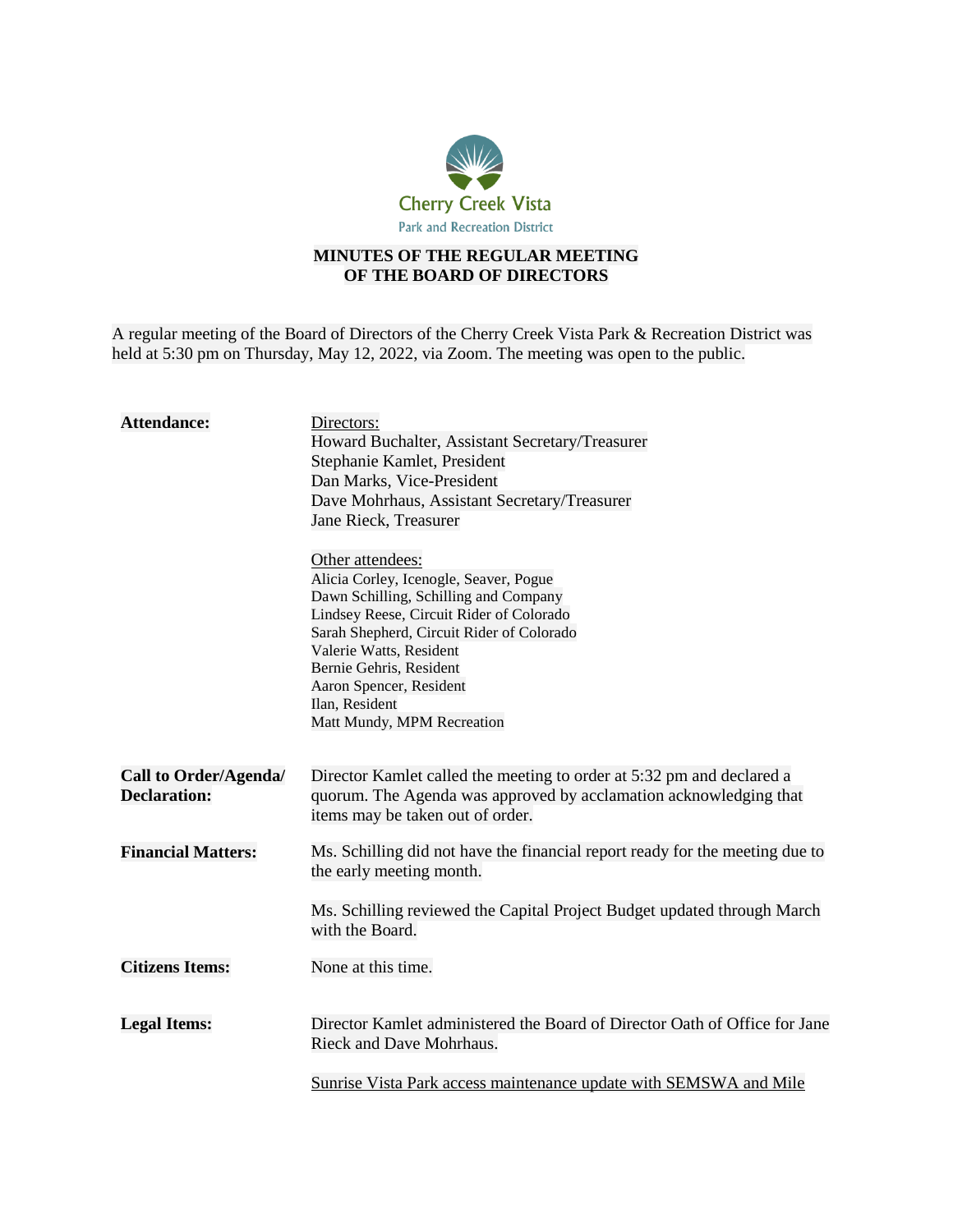|                                       | <b>High Flood</b><br>Director Kamlet provided an update from the meeting with SEMSWA and<br>Mile High Flood District. SEMSWA is concerned they are not going to be<br>able to access the area to clean up the drainage area. Discussion followed<br>regarding consideration for maintenance via a permanent easement or<br>current access locations as possible options. Discussion followed.<br>The Board would like legal counsel to draft a letter to the County |
|---------------------------------------|---------------------------------------------------------------------------------------------------------------------------------------------------------------------------------------------------------------------------------------------------------------------------------------------------------------------------------------------------------------------------------------------------------------------------------------------------------------------|
|                                       | Commissioners and reach out to SEMSWA's legal counsel.                                                                                                                                                                                                                                                                                                                                                                                                              |
| <b>Operations and</b><br>maintenance: | Landscape update<br>JBK proposals were reviewed with the Board.                                                                                                                                                                                                                                                                                                                                                                                                     |
|                                       | Kiosk replacements were reviewed with the Board. The utility of using<br>kiosks moving forward was discussed. Discussion followed.                                                                                                                                                                                                                                                                                                                                  |
|                                       | Upon motion by Director Buchalter and seconded by Director Marks, the<br>Board voted 5-0 to remove the kiosks at all of the parks except for Orchard<br>Park - (replace the Orchard Park kiosk) - and replace the remaining kiosks<br>with consolidated signage referring residents and users to the District<br>website for hours of operations, policies, information and rules.                                                                                  |
|                                       | The Board agreed to move forward with the JBK proposal #15582 to plant<br>the Lakeview Park tree.                                                                                                                                                                                                                                                                                                                                                                   |
|                                       | The Board reviewed the port-o-let quote from United Services. Upon<br>motion by Director Mohrhaus and seconded by Director Buchalter, the<br>Board voted 5-0 to approve the United Service quote.                                                                                                                                                                                                                                                                   |
|                                       | The Board would like to develop a more comprehensive approach to<br>providing updates at Prairie Vista and the right-of-way, which will be<br>addressed at the facility walkthrough.                                                                                                                                                                                                                                                                                |
|                                       | Pool construction report<br>FCI and Essenza are working together on sorting out some of the final<br>permitting. The temporary occupancy request is still being requested. Due<br>to the swim team not being able to use the pool for their swim time, they are<br>asking the District to help cover the cost to swim at a different facility until<br>the District opens their pool. Discussion followed.                                                          |
|                                       | If the District does not receive their temporary occupancy request, the pool<br>could possibly open until the end of June. The Board reviewed giving an<br>update to the messaging for pool opening on the website. Discussion<br>followed.                                                                                                                                                                                                                         |
|                                       | Upon motion by Director Rieck and seconded by Director Buchalter, the<br>Board voted 5-0 to approve not to exceed \$3,000 to the swim team to<br>practice at an alternative facility.                                                                                                                                                                                                                                                                               |
|                                       | <b>ROW Improvements</b>                                                                                                                                                                                                                                                                                                                                                                                                                                             |